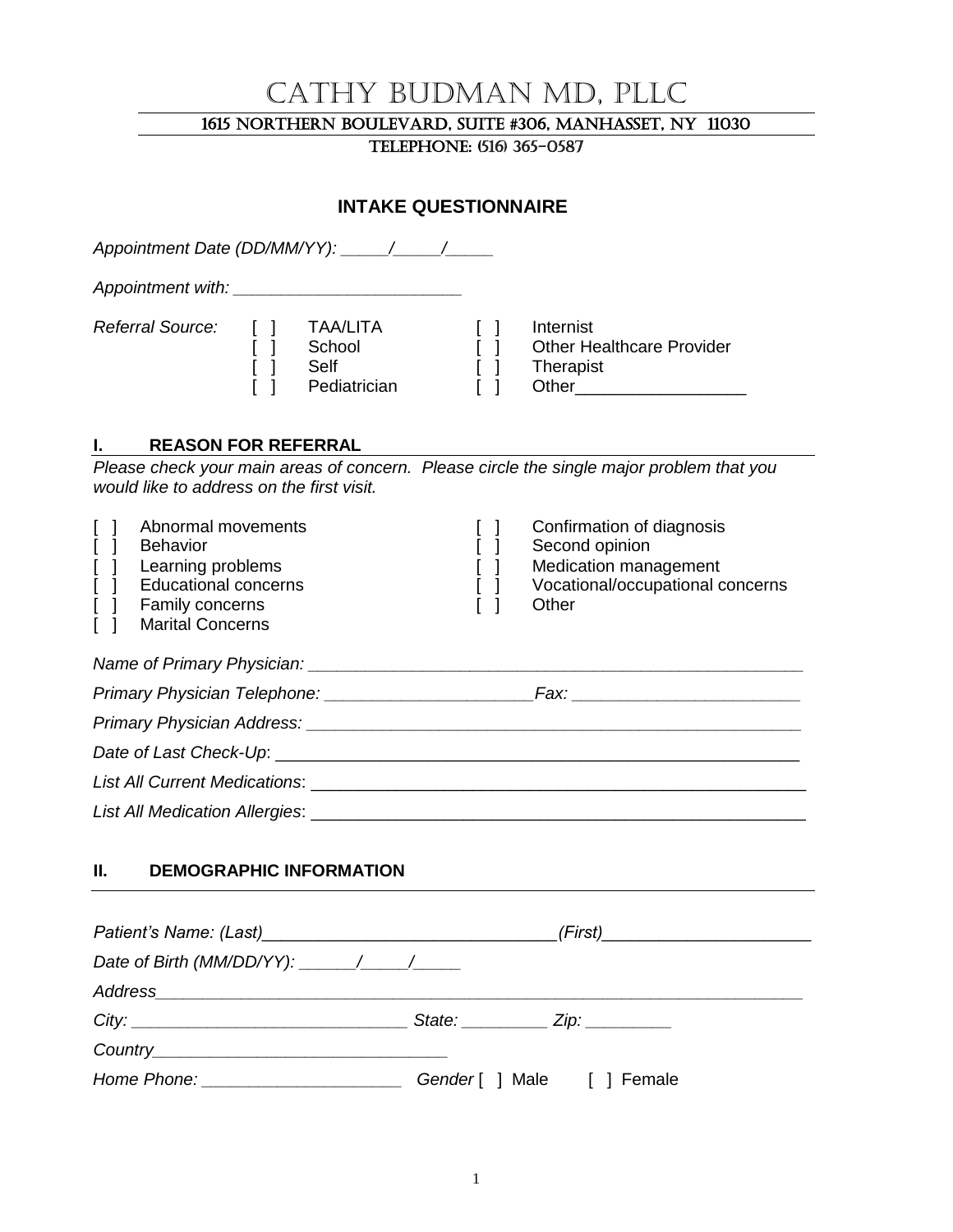*Race and Ethnicity*:

| [ ] African-American [ ] Asian [ ] White [ ] Hispanic [ ] American Indian         |                                   |                                                                                     |
|-----------------------------------------------------------------------------------|-----------------------------------|-------------------------------------------------------------------------------------|
| [ ] Native Hawaiian or Other Pacific Islander [ ] Other_________                  |                                   |                                                                                     |
| Martial Status:<br>[ ] Single [ ] Married                                         |                                   | [ ] Divorced<br>[ ] Other                                                           |
|                                                                                   |                                   | Primary Language Spoken at Home: [ ] English [ ] Spanish [ ] Other                  |
| Please Check all the individuals who live with the patient:                       |                                   |                                                                                     |
| <b>Biological mother</b><br>$\begin{bmatrix} 1 \end{bmatrix}$                     | $\begin{bmatrix} 1 \end{bmatrix}$ | <b>Biological father</b>                                                            |
| Step-mother<br>$\begin{bmatrix} 1 \end{bmatrix}$                                  | $\Box$                            | Step-father                                                                         |
| Adoptive parents<br>$\lceil$ 1                                                    | $\begin{bmatrix} 1 \end{bmatrix}$ | Foster parents                                                                      |
| Grandparents<br>$\perp$                                                           | $\begin{bmatrix} 1 \end{bmatrix}$ | Siblings: # sisters______# brothers____                                             |
| Spouse<br>$\Box$                                                                  | $\begin{bmatrix} 1 \end{bmatrix}$ | Other partner                                                                       |
| Children<br>$\Box$                                                                | $\begin{bmatrix} \end{bmatrix}$   | Step-children                                                                       |
| Group home<br>$\Box$                                                              | $\begin{bmatrix} 1 \end{bmatrix}$ |                                                                                     |
| Other non-relatives (specify)<br>$\Box$                                           |                                   |                                                                                     |
|                                                                                   |                                   |                                                                                     |
| <b>Parental Marital Status:</b>                                                   |                                   |                                                                                     |
|                                                                                   |                                   | <i>Father:</i> [ ] Single [ ] Married/Intact [ ] Divorced [ ] Widowed [ ] Remarried |
|                                                                                   |                                   | Mother: [ ] Single [ ] Married/Intact [ ] Divorced [ ] Widowed [ ] Remarried        |
| Please indicate either the patient's or the patient's parental occupation:        |                                   |                                                                                     |
| 2= Laborer<br>1= Homemaker                                                        |                                   | 3= Clerical 4= Craftsman/Artist                                                     |
| 5= Technical 6= Professional 7= Farmer 8= Self-employed                           |                                   |                                                                                     |
|                                                                                   |                                   |                                                                                     |
| Mother <b>Example Father</b> Patient <b>Spouse Spouse</b>                         |                                   |                                                                                     |
|                                                                                   |                                   |                                                                                     |
| Please indicate either patient's or parents' highest level of education:          |                                   |                                                                                     |
| 1= Elementary school 2= Some college 3= High school graduate                      |                                   |                                                                                     |
| 4= Some college 5= College graduate 6= Graduate school                            |                                   |                                                                                     |
|                                                                                   |                                   |                                                                                     |
|                                                                                   |                                   |                                                                                     |
| Emergency contact information:                                                    |                                   |                                                                                     |
|                                                                                   |                                   |                                                                                     |
|                                                                                   |                                   |                                                                                     |
|                                                                                   |                                   |                                                                                     |
| Home telephone number: ___________________________________Cell: _________________ |                                   |                                                                                     |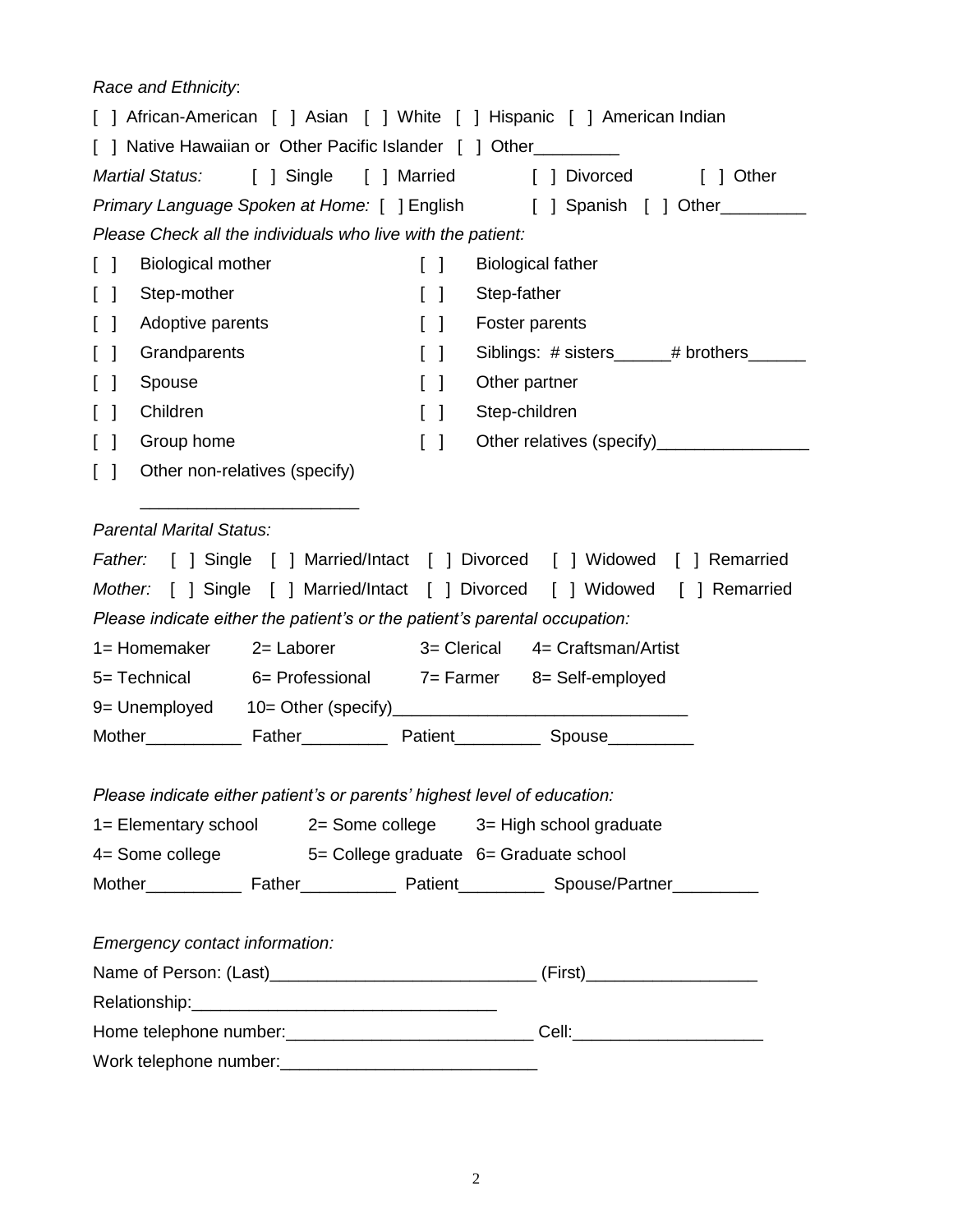# **III. BIRTH HISTORY**

| Please check all that apply regarding the maternal pregnancy of this patient: |                                                                                  |
|-------------------------------------------------------------------------------|----------------------------------------------------------------------------------|
| [ ] Full-term<br>[ ] Pre-term                                                 |                                                                                  |
| If pre-term, how many weeks? ______________________                           |                                                                                  |
|                                                                               | Were any medications received during pregnancy? (Specify): _____________________ |
|                                                                               | Were any medications received during labor? (Specify): _________________________ |
| ] Maternal excessive nausea                                                   | [ ] Psychological stress (specify):                                              |
| Maternal alcohol use                                                          | ] Maternal illegal drug use (specify):                                           |
|                                                                               |                                                                                  |
| Maternal cigarette use                                                        | ] Maternal trauma                                                                |
| Maternal prescribed bedrest                                                   | Twin pregnancy                                                                   |
| Maternal fetuses                                                              | ] Abnormal maternal bleeding (specify when):                                     |
|                                                                               |                                                                                  |
| Maternal infection                                                            | ] Maternal thyroid disorder                                                      |
| Maternal diabetes                                                             | Maternal seizure disorder                                                        |
| <b>Gestational diabetes</b>                                                   |                                                                                  |
| Maternal autoimmune disorder                                                  | [ ] Maternal high blood pressure                                                 |
|                                                                               | ] Gestational                                                                    |
|                                                                               | ] Pre-existing                                                                   |
|                                                                               |                                                                                  |
| ] Maternal psychiatric disorder                                               | ] Other maternal medical illness (specify):                                      |
| ] Gestational                                                                 |                                                                                  |
| Pre-existing                                                                  |                                                                                  |
| Please check all that apply regarding the labor and delivery of this patient: |                                                                                  |
| ] Normal                                                                      | [ ] Induced [ ] Vaginal delivery [ ] C-section                                   |
|                                                                               |                                                                                  |
|                                                                               |                                                                                  |
|                                                                               |                                                                                  |
| During the newborn period, were there any complications?                      |                                                                                  |
| <b>Required ICN</b>                                                           |                                                                                  |
| Required UV therapy [ ] Required blood transfusion                            |                                                                                  |
|                                                                               | Required antibiotics [ ] Required other medications (specify): _________________ |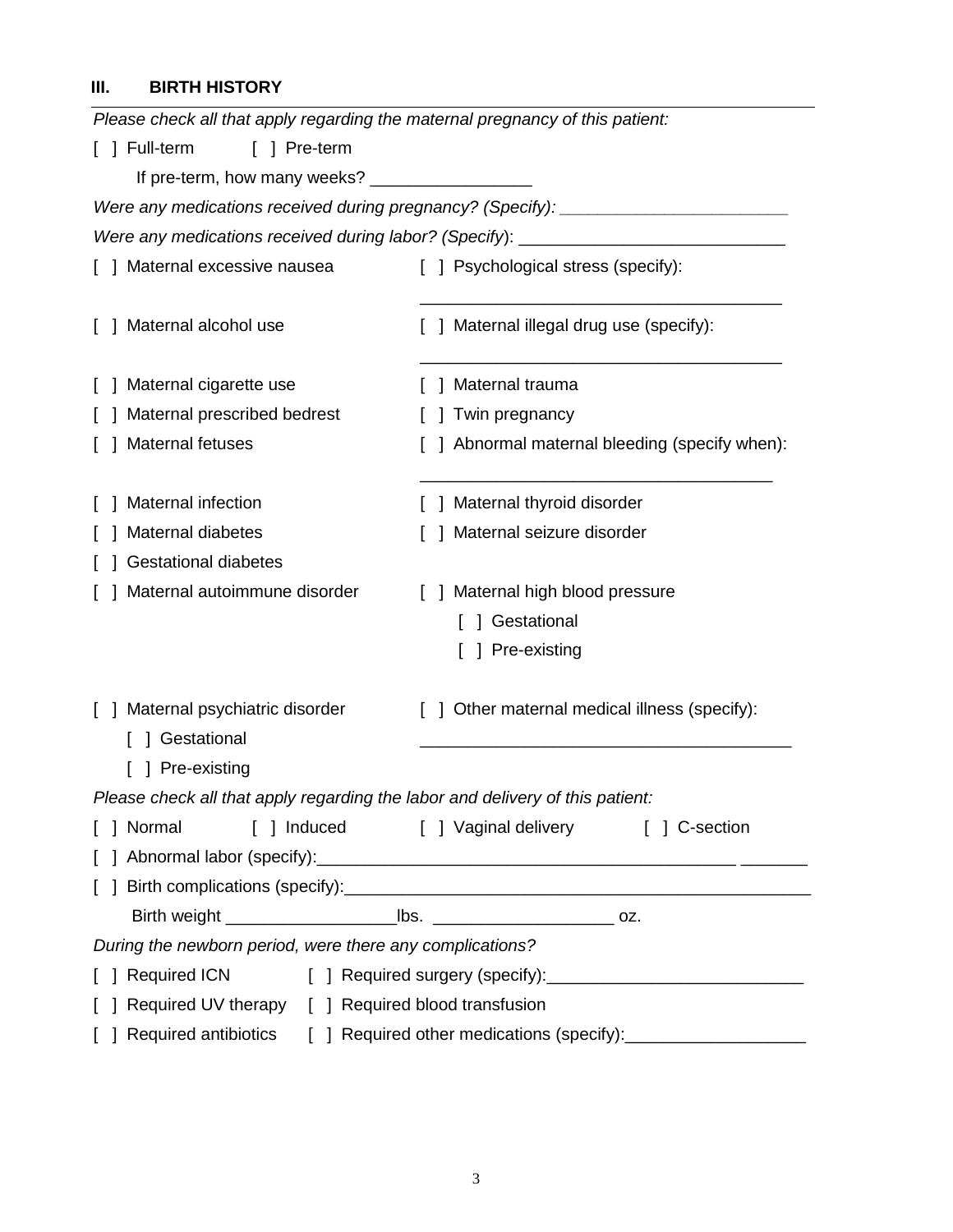#### **IV. DEVELOPMENTAL HISTORY**

\_\_\_\_\_\_\_\_\_\_\_\_\_\_\_\_\_\_\_\_\_\_\_\_\_\_\_\_\_\_\_\_\_\_\_\_\_\_\_\_\_\_\_\_\_\_\_\_\_\_\_\_\_\_\_\_\_\_\_\_\_\_\_\_\_\_\_\_\_\_\_\_\_\_\_ *Please check all that apply regarding the developmental milestones of the patient:*

[ ] Delayed motor milestones (specify):\_\_\_\_\_\_\_\_\_\_\_\_\_\_\_\_\_\_\_\_\_\_\_\_\_\_\_\_\_\_\_\_\_\_\_\_\_\_\_\_\_\_\_

[ ] Delayed social milestones (specify):\_\_\_\_\_\_\_\_\_\_\_\_\_\_\_\_\_\_\_\_\_\_\_\_\_\_\_\_\_\_\_\_\_\_\_\_\_\_\_\_\_\_\_

[ ] Delayed speech milestones (specify):

[ ] Required early intervention (specify program and duration):

[ ] Required behavioral intervention (specify treatment and duration):

[ ] Required medical intervention (specify treatment and duration):

[ ] Required special dietary intervention (specify treatment and duration):

\_\_\_\_\_\_\_\_\_\_\_\_\_\_\_\_\_\_\_\_\_\_\_\_\_\_\_\_\_\_\_\_\_\_\_\_\_\_\_\_\_\_\_\_\_\_\_\_\_\_\_\_\_\_\_\_\_\_\_\_\_\_\_\_\_\_\_\_\_\_\_\_\_\_\_

[ ] Required educational intervention (specify type, duration, location):

| Handedness [ ] Left [ ] Right                                                        | $\begin{bmatrix} 1 \end{bmatrix}$ | <b>Both</b>                               |   |                                                         |
|--------------------------------------------------------------------------------------|-----------------------------------|-------------------------------------------|---|---------------------------------------------------------|
|                                                                                      |                                   |                                           |   |                                                         |
| Please check all that apply to the patient during childhood:                         |                                   |                                           |   |                                                         |
| <b>Sensory Sensitivities:</b>                                                        |                                   |                                           |   |                                                         |
| [] Sounds [] Smells [] Food textures [] Tactile [] Visual                            |                                   |                                           |   |                                                         |
|                                                                                      |                                   |                                           |   |                                                         |
| Social Sensitivities:                                                                |                                   |                                           |   |                                                         |
| [ ] Clingy                                                                           |                                   | ] Poor eye contact [ ] Attention problems |   |                                                         |
| [ ] Difficult to console                                                             |                                   | ] Withdrawn [ ] Demanding                 |   |                                                         |
| [ ] Irritable                                                                        |                                   |                                           |   | [ ] Fearful of new situations [ ] Fearful of new people |
| [ ] Difficulties with transitions                                                    | [ ] Shyness                       |                                           | L | ] Other:________________                                |
| Behavioral Characteristics:                                                          |                                   |                                           |   |                                                         |
| [ ] Anti-social [ ] Easily frustrated                                                |                                   |                                           |   | [ ] Easily angered [ ] Easily frightened                |
| [ ] Rigid rituals [ ] Easily distracted                                              |                                   |                                           |   | [ ] Moody [ ] Self-injurious                            |
| [ ] Disobedient [ ] Accident-prone                                                   |                                   |                                           |   | [ ] Habits [ ] Attention-seeking                        |
| [ ] Immature [ ] Poor sleeper                                                        |                                   |                                           |   | [ ] Picky eater [ ] Bed-wetting                         |
| [ ] Frequent lying [ ] Aggressive to others [ ] Unusual repetitive behaviors________ |                                   |                                           |   |                                                         |
| <b>Abnormal Movements and/or Sounds:</b>                                             |                                   |                                           |   |                                                         |
| At what age did you first notice abnormal movements? ___________________________     |                                   |                                           |   |                                                         |
| At what age did you first notice abnormal vocalizations? ________________________    |                                   |                                           |   |                                                         |
| How long did these abnormal movements and/or vocalizations last?                     |                                   |                                           |   |                                                         |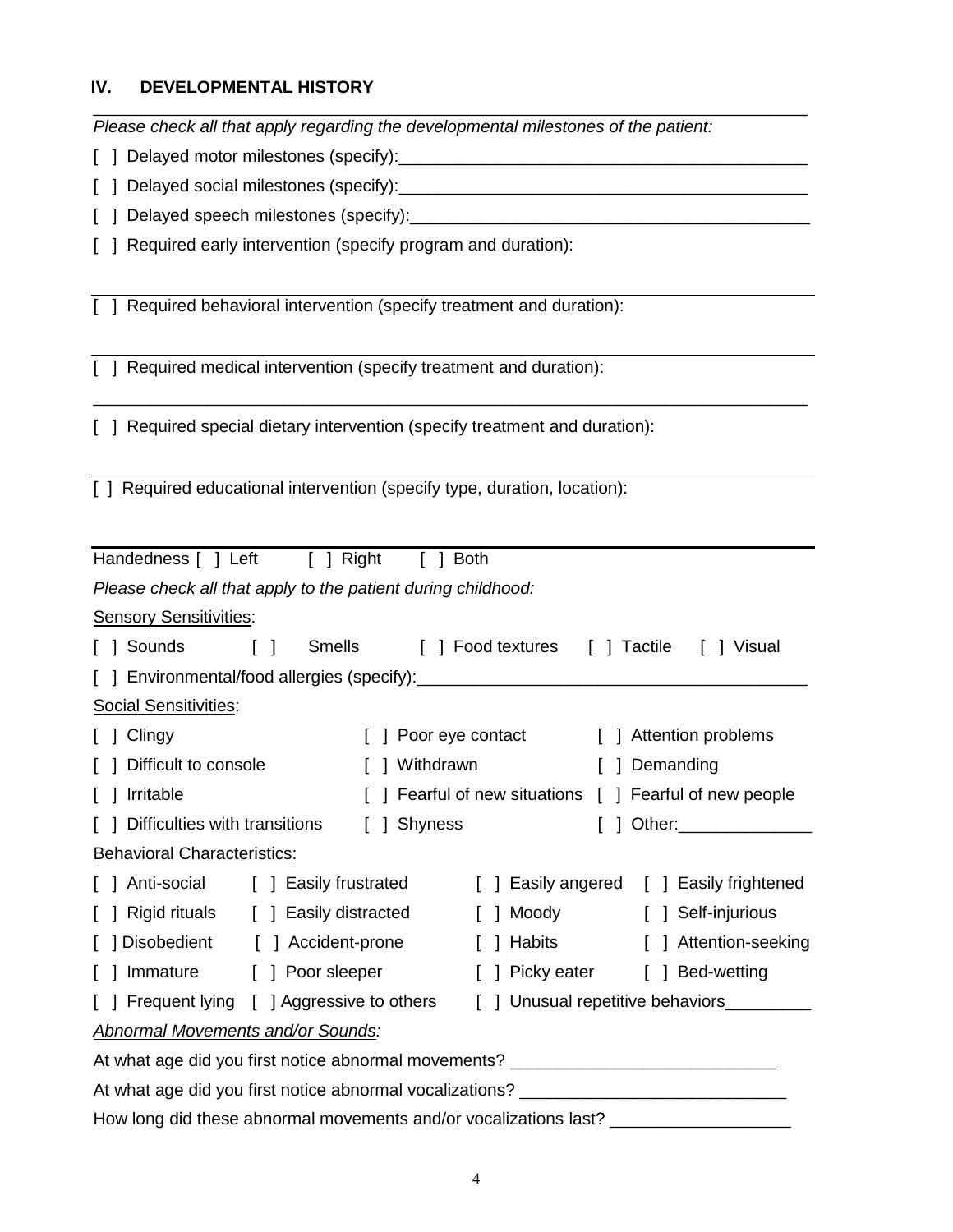*Please check and describe any of the following that apply to the patient currently and/or in the past*:

[ ] **Lung** Disease such as asthma, COPD, cough

Describe

[ ] **Heart** Disease such as irregular heartbeat, MMI, high blood pressure

Describe

[ ] **Kidney Disease** such as kidney stones, infections, abnormalities

Describe

[  $\vert$  **Liver** Disease such as hepatitis, liver failure, abnormal labs

Describe\_\_\_\_\_\_\_\_\_\_\_\_\_\_\_\_\_\_\_\_\_\_\_\_\_\_\_\_\_\_\_\_\_\_\_\_\_\_\_\_\_\_\_\_\_\_\_\_\_\_\_\_\_\_\_\_\_\_\_\_\_\_\_\_\_\_\_\_

[ ] **Gastrointestinal Disease** such as heartburn, irritable bowel, gastritis, ulcer

Describe\_\_\_\_\_\_\_\_\_\_\_\_\_\_\_\_\_\_\_\_\_\_\_\_\_\_\_\_\_\_\_\_\_\_\_\_\_\_\_\_\_\_\_\_\_\_\_\_\_\_\_\_\_\_\_\_\_\_\_\_\_\_\_\_\_\_\_\_

[ ] **Endocrine** Disease such as thyroid disorder, diabetes, growth hormone deficiency Describe

[ ] **Autoimmune Disease** such as Systemic Lupus Erythematosis (SLE), fibromyalgia Describe

[ ] **Hematological Disease** such as anemia, clotting disorders, unexplained bleeding Describe

[ ] **Repeated or Unusual Infectious Diseases** such as repeated streptococcal infections,

chronic sinusitis, Lyme Disease, mononucleosis

Describe

[ ] **Eye** Disease or visual problems such as near-sightedness, glaucoma

Describe

[ ] **Ear** Disease or hearing problems such as chronic middle ear infections, deafness Describe

[ ] **Skin** Disease such as eczema, acne, psoriasis, skin cancer, severe burns, scarring Describe

[ ] **Nervous System** Disease such as seizures, headaches, tremor

Describe

[ ] **Urologic** Disease such as frequent urinary tract infections, enuresis, incontinence Describe\_\_\_\_\_\_\_\_\_\_\_\_\_\_\_\_\_\_\_\_\_\_\_\_\_\_\_\_\_\_\_\_\_\_\_\_\_\_\_\_\_\_\_\_\_\_\_\_\_\_\_\_\_\_\_\_\_\_\_\_\_\_\_\_\_\_\_\_

[ ] **Sexual Problems** such as anorgasmia, erectile dysfunction, libido dysfunction,

reproductive problems, menstrual irregularities

Describe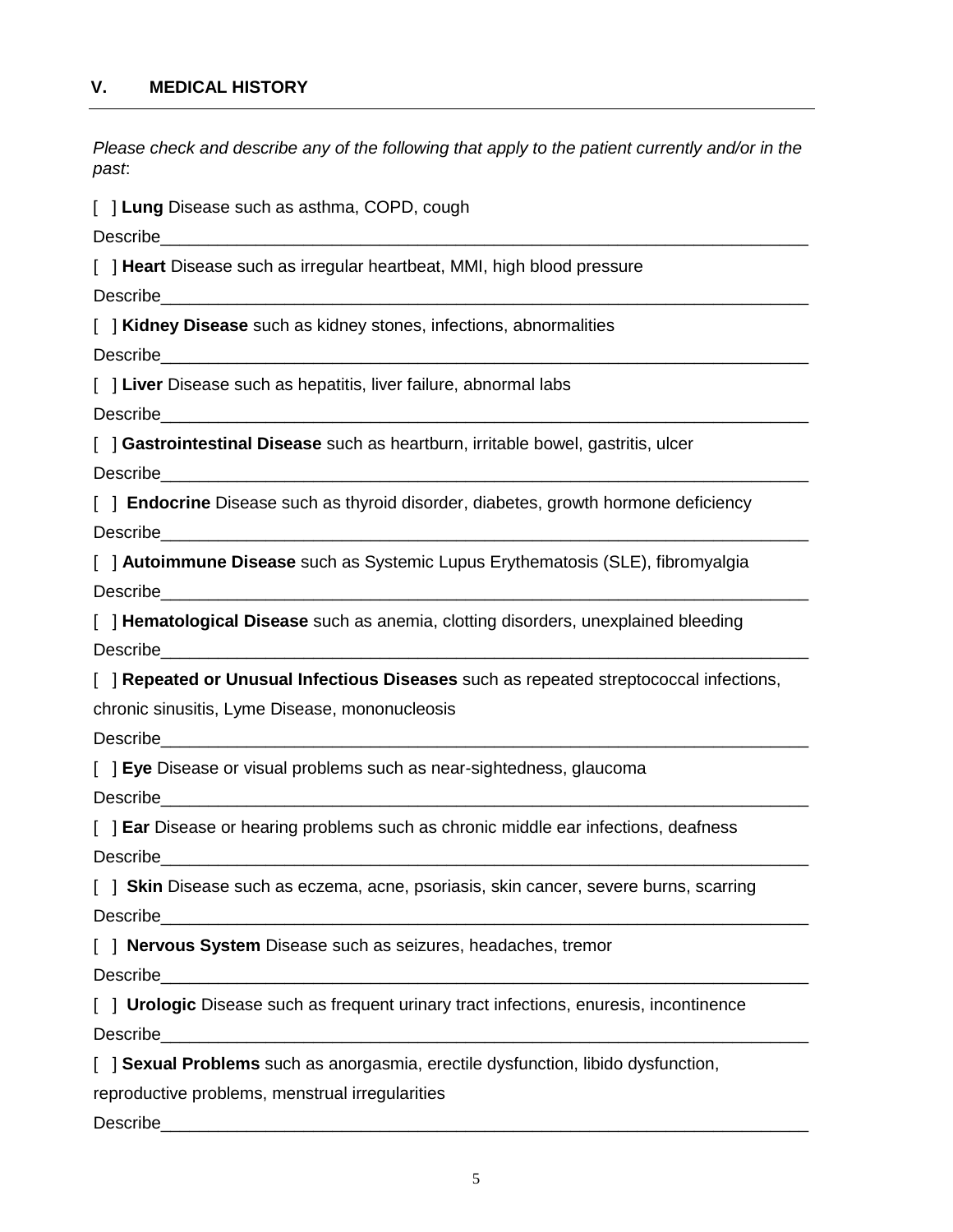|  | [ ] Psychiatric Disorders such as anxiety, depression, manic-depression |  |  |
|--|-------------------------------------------------------------------------|--|--|
|  |                                                                         |  |  |

| Describe                                                                                                             | <u> 1980 - Johann Barn, mars eta bainar eta bainar eta baina eta baina eta baina eta baina eta baina eta baina e</u>                  |                                                           |                                                     |
|----------------------------------------------------------------------------------------------------------------------|---------------------------------------------------------------------------------------------------------------------------------------|-----------------------------------------------------------|-----------------------------------------------------|
|                                                                                                                      | [ ] Other significant medical illness or congenital abnormalities                                                                     |                                                           |                                                     |
|                                                                                                                      |                                                                                                                                       |                                                           |                                                     |
| [ ] Medication Allergies                                                                                             |                                                                                                                                       |                                                           |                                                     |
|                                                                                                                      |                                                                                                                                       |                                                           |                                                     |
| [ ] Environmental Allergies                                                                                          |                                                                                                                                       |                                                           |                                                     |
|                                                                                                                      |                                                                                                                                       |                                                           |                                                     |
| [ ] Physical or Sexual Abuse                                                                                         |                                                                                                                                       |                                                           |                                                     |
|                                                                                                                      |                                                                                                                                       |                                                           |                                                     |
| [ ] Alcohol Abuse/Dependence                                                                                         |                                                                                                                                       |                                                           |                                                     |
|                                                                                                                      |                                                                                                                                       |                                                           |                                                     |
|                                                                                                                      | [ ] Substance Abuse/Dependence                                                                                                        |                                                           |                                                     |
|                                                                                                                      |                                                                                                                                       |                                                           |                                                     |
|                                                                                                                      |                                                                                                                                       |                                                           |                                                     |
| <b>History of Sleep Problems:</b><br>[ ] Difficulty falling asleep<br>[ ] Unable to sleep alone<br>[ ] Restless legs | [ ] Frequent nightmares [ ] Sleep apnea<br>Has the patient experienced any problem requiring hospitalization for a medical condition? | [ ] Difficulty staying asleep<br>[ ] Difficulty waking up | [ ] Night terrors<br>[ ] Snoring<br>[ ] Bed-wetting |
| [ ] Yes [ ] No                                                                                                       |                                                                                                                                       |                                                           |                                                     |
|                                                                                                                      |                                                                                                                                       |                                                           |                                                     |
| Dates                                                                                                                | <b>Medical Problem</b>                                                                                                                | Hospital                                                  | <b>Treating Physician</b>                           |
|                                                                                                                      |                                                                                                                                       |                                                           |                                                     |
|                                                                                                                      |                                                                                                                                       |                                                           |                                                     |
|                                                                                                                      | Has the patient experienced any problem requiring hospitalization for a psychiatric condition?                                        |                                                           |                                                     |
|                                                                                                                      |                                                                                                                                       |                                                           |                                                     |
| $[$ $]$ No<br>[ ] Yes                                                                                                |                                                                                                                                       |                                                           |                                                     |
| Dates                                                                                                                | <b>Psychiatric Problem</b>                                                                                                            | Hospital                                                  | <b>Treating Physician</b>                           |
|                                                                                                                      |                                                                                                                                       |                                                           |                                                     |
|                                                                                                                      |                                                                                                                                       |                                                           |                                                     |
|                                                                                                                      |                                                                                                                                       |                                                           |                                                     |

*Has the patient had any problem requiring detoxification from alcohol and/or illegal drugs?*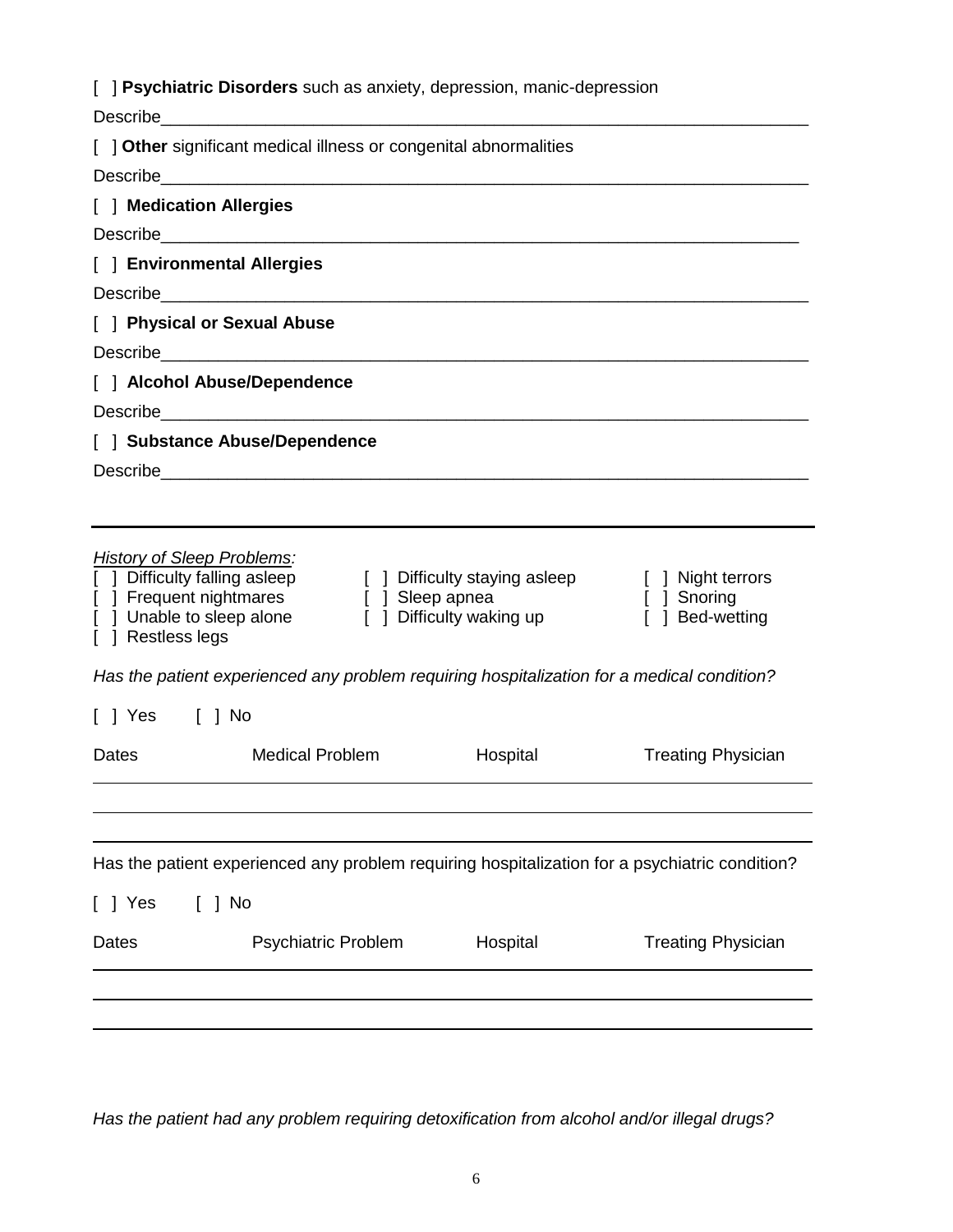| $[$ $]$ Yes                          | 1 No    |                                                                                        |                             |
|--------------------------------------|---------|----------------------------------------------------------------------------------------|-----------------------------|
| Dates                                | Problem | Facility                                                                               | <b>Treating Physician</b>   |
|                                      |         |                                                                                        |                             |
|                                      |         | Has the patient had any of the following evaluations/treatments? Check all that apply. |                             |
| Allergy testing<br>$\lceil$ $\rceil$ | H       |                                                                                        | Brain CT [ ] Speech therapy |

| Allergy testing         | I IPT                          | Brain CT  | Speech therapy      |
|-------------------------|--------------------------------|-----------|---------------------|
| [ ] Brain MRI           | [ ] Genetic testing            | I EEG     | [ ] Thyroid testing |
| [ ] Metabolic testing   | [ ] Vision testing             | I I EKG   | [ ] Hearing testing |
| [ ] Sleep studies       | [ ] Immunizations              | $\Box$ OT | [ ] Psych. Testing  |
| [ ] Educational Testing | [ ] Neuropsychological testing |           |                     |
|                         |                                |           |                     |

### **VI. FAMILY HISTORY**

Please check all that apply to the patient's family history, if known, on both the maternal (M) and paternal (P) sides of the extended family.

### *History of Developmental Problems:*

| <b>Milestone Delays</b>                      | M      | P |
|----------------------------------------------|--------|---|
| Learning Disabilities                        | M      | Ρ |
| <b>Mental Retardation</b>                    | M      | Ρ |
| Speech and Language Problems                 | М      | Ρ |
| <b>Socialization Problems</b>                | M      | P |
| Other (specify)                              | M      | P |
| <b>History of Neuropsychiatric Problems:</b> |        |   |
| <b>ADHD</b>                                  | M      | Р |
| <b>Obsessive-Compulsive Disorder</b>         | M<br>1 | P |
| <b>Other Anxiety Disorders:</b>              |        |   |
| <b>Panic Attacks</b>                         | M      | P |
| <b>Generalized Anxiety</b>                   | M      | P |
| Phobias                                      | M      | P |
| Separation Anxiety                           | M      | P |
| <b>Mood Disorders:</b>                       |        |   |
| Depression                                   | M      | P |
| Manic-Depressive Disorder                    | M      | P |
| Manic                                        | M      | P |
| Post-partum                                  | M      | Ρ |
| <b>Suicide Attempts/Gestures</b>             | M      | P |
| Self-injurious Behaviors                     | M      | Ρ |
| Trichotillomania                             | M      | P |
| <b>Pathological Gambling</b>                 | M      | Ρ |
| <b>Alcohol Abuse</b>                         | M      | Ρ |
| <b>Substance Abuse</b>                       | M      | Ρ |
| Autism                                       | M      | Ρ |
| Pervasive Developmental Disorder (PDD)       | M      | P |
| <b>Tic Disorders</b>                         | М      | P |
| <b>Alzheimer's Disease</b>                   | M      | P |
| Wilson's Disease                             | M      | P |
| <b>Parkinson's Disease</b>                   | М      | P |
|                                              |        |   |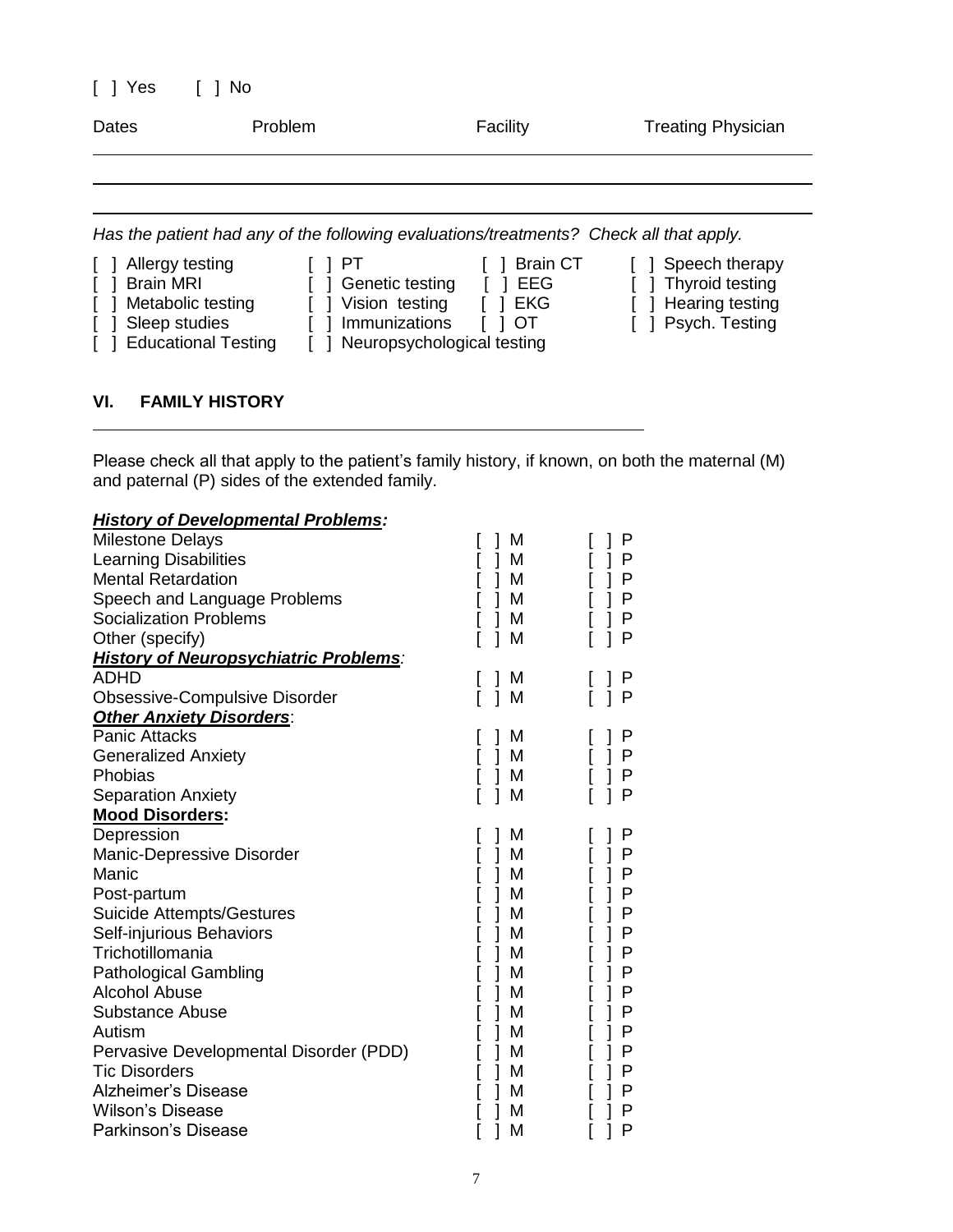| Dystonia                     | $\Box$ M | $\begin{bmatrix} 1 & 1 & 1 \end{bmatrix}$ |
|------------------------------|----------|-------------------------------------------|
| <b>Restless Leg Syndrome</b> | IIM      | $\begin{bmatrix} 1 & 1 & 1 \end{bmatrix}$ |
| Seizure Disorder             | IIM      | $\lceil$ $\rceil$ $\rceil$ $\rceil$       |
| <b>Rheumatic Disease</b>     | IIM      | $\begin{bmatrix} 1 & 1 & 1 \end{bmatrix}$ |
| Migraine                     | IIM      | $\begin{bmatrix} 1 & 1 & 1 \end{bmatrix}$ |

**VII. MEDICATION HISTORY**

*Please check all of the medication categories that the patient has previously received:* [ ] Psychostimulants such as Ritalin(methylphenidate), Adderall (amphetamine -

dextroamphetamine mixed salts)

[ ] Alpha-agonists such as clonidine

[ ] Selective serotonin reuptake inhibitors such as Prozac (fluoxetine), Zoloft (sertraline)

\_\_\_\_\_\_\_\_\_\_\_\_\_\_\_\_\_\_\_\_\_\_\_\_\_\_\_\_\_\_\_\_\_\_\_\_\_\_\_\_\_\_\_\_\_\_\_\_\_\_\_\_\_\_\_\_\_\_\_\_\_\_\_\_\_\_\_\_\_\_\_\_\_

[ ] Conventional neuroleptics such as Haldol (haloperidol) or Orap (pimozide)

[ ] Atypical neuroleptics such as Risperdal (risperidone) or Abilify (aripiprazole)

[ ] Mood stabilizers such as Lithium, Lamictal (lamotrigine), Depakote (divalproex sodium)

[  $\overline{1}$  Other antidepressants such as Wellbutrin (buproprion), Effexor (venlafaxine), Pamelor (nortriptyline)

[ ] Other medications not otherwise specified (please specify below)

[ ] Health supplements or alternative therapies (please specify below)

*List all the psychotropic medications that the patient has previously tried and clinical responses:*

| Medication | Target Symptoms  Dose Dates Response | Side Effects |
|------------|--------------------------------------|--------------|
|            |                                      |              |
|            |                                      |              |
|            |                                      |              |
|            |                                      |              |
|            |                                      |              |
|            |                                      |              |
|            |                                      |              |

If necessary, please continue at the end of this questionnaire in the additional space provided.

#### **VIII. EDUCATIONAL HISTORY**\_\_\_\_\_\_\_\_\_\_\_\_\_\_\_\_\_\_\_\_\_\_\_\_\_\_\_\_\_\_\_\_\_\_\_\_\_\_\_\_\_\_\_\_\_\_\_\_\_\_

What is the child's current grade in school?

Has the child ever been asked or required to repeat a grade? [ ] Yes [ ] No If so, please explain

Classification: [ ] Mainstreamed [ ] 504 Classification [ ] Special Education

What services does the child currently receive in school? *Please check all that apply:*